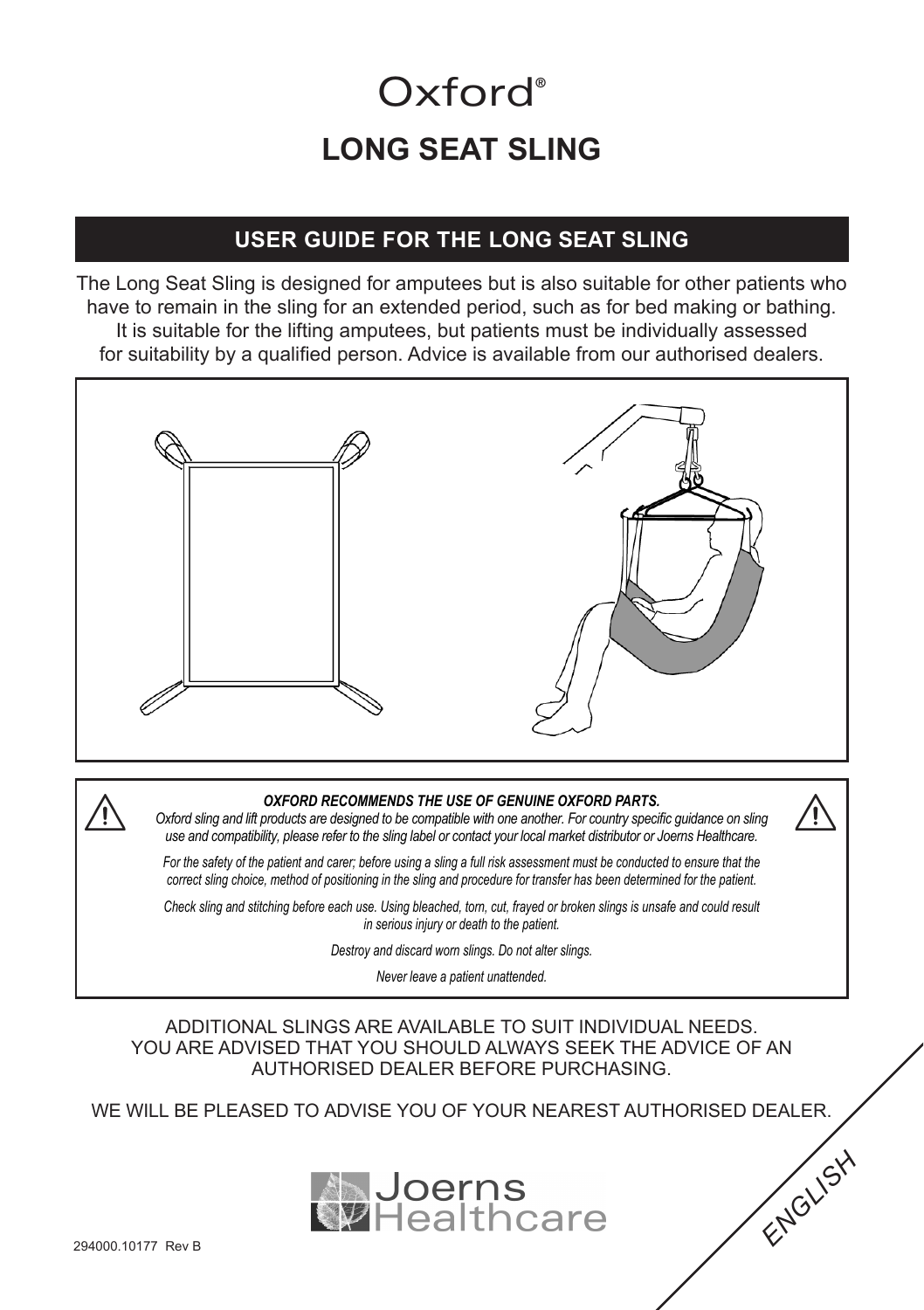#### **HOW TO FIT A LONG SEAT SLING**

#### **RECUMBENT POSITION**



From the recumbent position, roll the patient onto the sling using the draw sheet roll. Ensure the bottom of the sling is just behind the knees.



Ensure the sling is flat under the patient. The top of the sling should be at shoulder blade height and level across the top and bottom edges.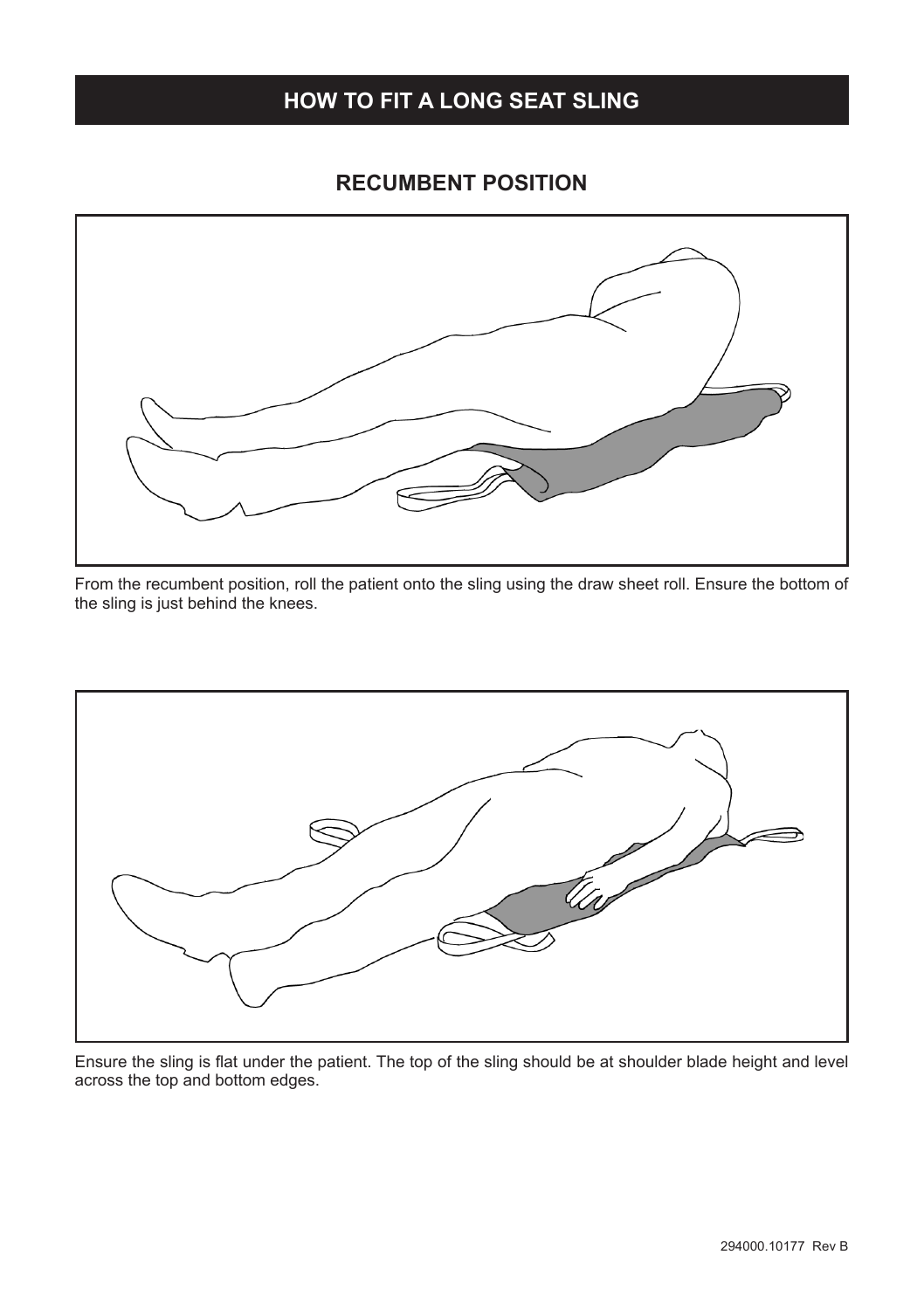#### **HOW TO FIT A LONG SEAT SLING**



Move the lift into position above the patient. Attach the side suspenders. Keep the side suspenders away from the patients face. Attach the shoulder strap and leg loops to the respective front and rear hooks on the side suspenders and the centre loop to the centre hook on the spreader bar.



Raise the lift to the required height. NOTE: It may be necessary to support the head while the patient is suspended.

Joerns Healthcare recommend slings are checked regularly and before use for fraying or damage.